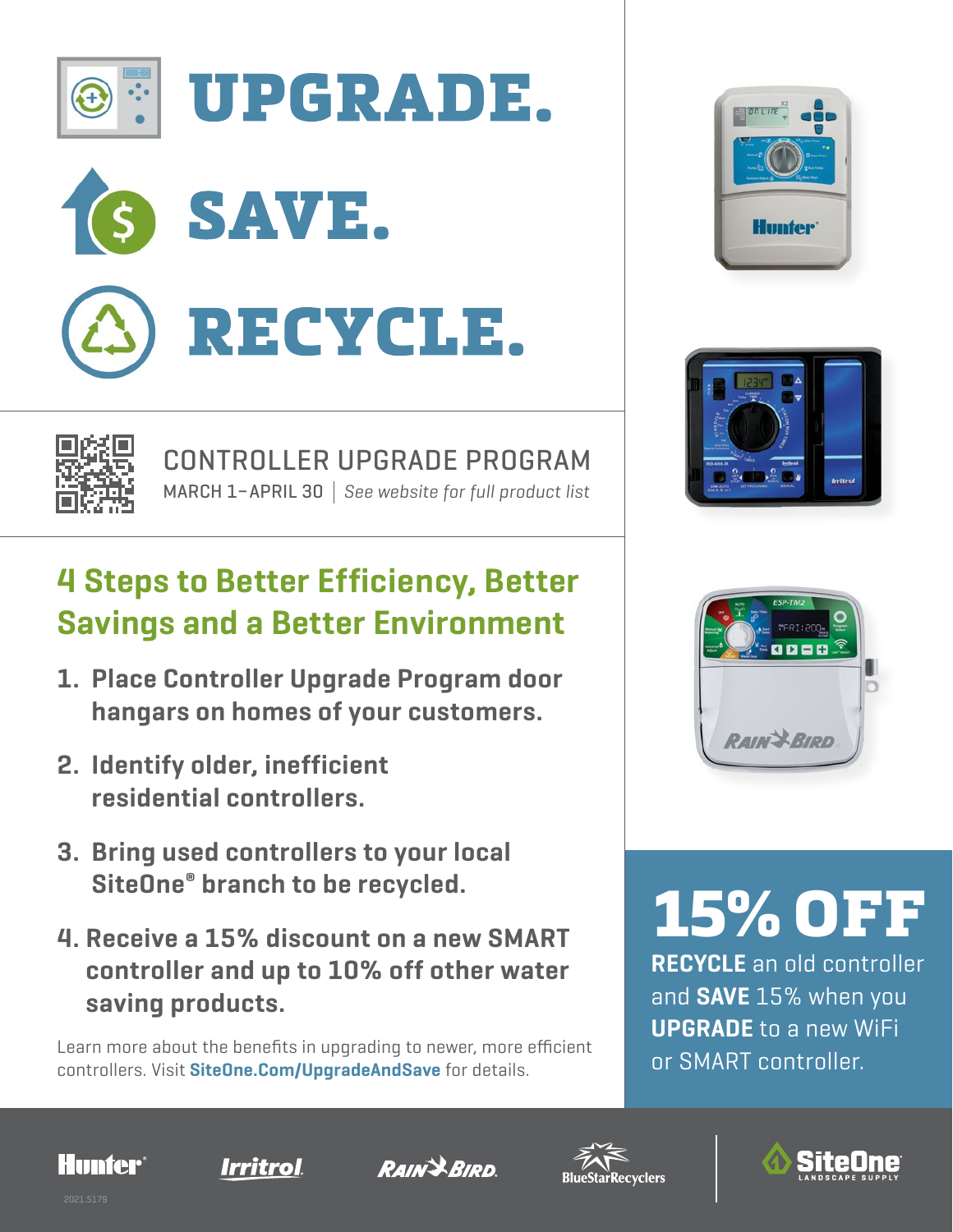| <b>CONTROLLERS</b> |                                                                                   |              |  |  |
|--------------------|-----------------------------------------------------------------------------------|--------------|--|--|
| SKU#               | <b>ITEM DESCRIPTION</b>                                                           | <b>OFFER</b> |  |  |
| TM2-4              | ESP-TM2 - 120V - 4 STATION                                                        | 15% OFF*     |  |  |
| $TM2-6$            | ESP-TM2 - 120V - 6 STATION                                                        | 15% OFF*     |  |  |
| $TM2-8$            | ESP-TM2 - 120V - 8 STATION                                                        | 15% OFF*     |  |  |
| TM2-12             | ESP-TM2 - 120V - 12 STATION                                                       | 15% OFF*     |  |  |
| ESP4ME3            | ESP4ME3 MODULAR IN/OUT CONTROLLER - LNK READY                                     | 15% OFF*     |  |  |
| ESPSM3             | ESPSM3 3 STATION MODULE FOR ESP4M, ESP4ME AND ESPSMT<br><b>SERIES CONTROLLERS</b> | 15% OFF      |  |  |
| <b>FSPI XMF2</b>   | ESP-LXME2 CONTROLLER                                                              | 15% OFF      |  |  |
| ESPLXMSM12         | ESP-LXME2 12 STATION MODULE                                                       | 15% OFF      |  |  |
| LNK2WIFI           | LNK2 WiFi Module                                                                  | 15% OFF      |  |  |

| <b>CONTROLLERS.</b> |             |
|---------------------|-------------|
| 'SKU #              | <b>ITFM</b> |

| <b>CONTROLLERS</b> |                                |              |                 |                                       |              |  |
|--------------------|--------------------------------|--------------|-----------------|---------------------------------------|--------------|--|
| SKU#               | <b>ITEM DESCRIPTION</b>        | <b>OFFER</b> | SKU#            | <b>ITEM DESCRIPTION</b>               | <b>OFFER</b> |  |
| HCC800M            | HCC CNTRL, METAL WALL, 8 ST    | 15% OFF      | <b>PHC600</b>   | 6 STA OUTDOOR PRO-HC CONT             | 15% OFF      |  |
| HCC800PL           | HCC CNTRL, PLASTIC WALL, 8 ST. | 15% OFF      | <b>PHC6001</b>  | 6 STA INDOOR PRO-HC CONT              | 15% OFF      |  |
| HCC800PP           | HCC CNTRL, PLASTIC PED, 8 ST   | 15% OFF      | <b>I2C800M</b>  | ICC2 CNTRL, STEEL WALL, 8 ST          | 15% OFF      |  |
| <b>HC1200I</b>     | 12-STA, INDOOR HYDRAWISE CONT. | 15% OFF      | <b>I2C800PL</b> | <b>ICC2 CNTRL, PLASTIC WALL, 8 ST</b> | 15% OFF      |  |
| <b>HC600I</b>      | 6-STA, INDOOR HYDRAWISE CONT.  | 15% OFF      | <b>I2C800PP</b> | ICC2 CNTRL, PLASTIC PED, 8 ST.        | 15% OFF      |  |
| <b>HPCFP</b>       | PRO-C RETROFIT FACEPACK        | 15% OFF      | <b>I2C800SS</b> | ICC2 CNTRL, SS WALL, 8 ST             | 15% OFF      |  |
| <b>HPC400</b>      | BASE 4 STA HPC CONTROLLER      | 15% OFF      | X21400          | 14 STA X2 CONTROLLER                  | 15% OFF*     |  |
| <b>PHC1200</b>     | 12 STA OUTDOOR PRO-HC CONT     | 15% OFF      | X2400           | <b>4 STA X2 CONTROLLER</b>            | 15% OFF*     |  |
| <b>PHC12001</b>    | 12 STA INDOOR PRO-HC CONT      | 15% OFF      | X2600           | 6 STA X2 CONTROLLER                   | 15% OFF*     |  |
| <b>PHC2400</b>     | 24 STA OUTDOOR PRO-HC CONT     | 15% OFF      | X2800           | 8 STA X2 CONTROLLER                   | 15% OFF*     |  |
| <b>PHC24001</b>    | 24 STA INDOOR PRO-HC CONT      | 15% OFF      |                 |                                       |              |  |
| X2WAND             | WI-FI MODULE                   | 15% OFF      |                 |                                       |              |  |

| <b>SENSORS</b> |                             |              |                  |                                |              |
|----------------|-----------------------------|--------------|------------------|--------------------------------|--------------|
| SKU#           | <b>ITEM DESCRIPTION</b>     | <b>OFFER</b> | SKU#             | <b>ITEM DESCRIPTION</b>        | <b>OFFER</b> |
| MINICLIKNO     | Mini Clik for normally open | 10% OFF      | <b>WRFCLIK</b>   | Wireless Rain Freeze Clik      | 10% OFF      |
| RAINCLIK       | Rain Sensor w/quick off     | 10% OFF      | <b>WRFCTR</b>    | Wireless Rain/Freeze Clik      | 10% OFF      |
| RAINCLIKNO     | Rain Sensor w/quick off     | 10% OFF      | <b>MINICLIK</b>  | RAIN SEN ADJ FOR 1/8 TO 3/4 IN | 10% OFF      |
| RFC            | Rain/Freeze Clik            | 10% OFF      | <b>MINICLIKC</b> | RAIN SEN ADJ FOR 1/8 TO 3/4 IN | 10% OFF      |
| <b>WRCLIK</b>  | Wireless RainClik           | 10% OFF      |                  |                                |              |

| <b>ROTARY NOZZLES</b> *       |               |  |  |
|-------------------------------|---------------|--|--|
| TEM DESCRIPTION               | <b>OFFER</b>  |  |  |
| RAIN BIRD RVAN ROTARY NOZZLES | \$0.30 OFF EA |  |  |



| ROTATORS*                 |                 |
|---------------------------|-----------------|
| LITEM DESCRIPTION'        | <b>OFFFR</b>    |
| HUNTER MP ROTATOR NOZZLES | ' \$0.30 OFF EA |



| ACCESSORIES <sup>1</sup> |                                                                               |              |  |  |
|--------------------------|-------------------------------------------------------------------------------|--------------|--|--|
| SKU#                     | <b>ITEM DESCRIPTION</b>                                                       | <b>OFFFR</b> |  |  |
| WR2RFC                   | WIRELESS RAIN / FREEZE SENSOR SYSTEM [1 CONTROLLER<br>INTERFACE AND 1 SENSOR] | 10% OFF      |  |  |



| DRIPLINE*  |                                           |              |
|------------|-------------------------------------------|--------------|
| SKU#       | <b>NITEM DESCRIPTION!</b>                 | <b>OFFER</b> |
| XFDO612100 | XFD DRIPLINE 0.6GPH 12" SPACING 100' COIL | \$2.NN NFF   |

#### PLUS, GET UP TO 10% OFF ON RELATED PRODUCTS

Along with controllers, you can save on other water-saving products such as high-efficiency spray and rotor nozzles. Now you can upgrade entire systems for less.

| <b>ROTARY NOZZLES*</b>        |               |
|-------------------------------|---------------|
| <b>ITEM DESCRIPTION</b>       | <b>OFFER</b>  |
| RAIN BIRD RVAN ROTARY NOZZLES | \$0.30 OFF EA |
| *Max. 1800                    |               |

*\*Must be purchased in conjuntion with a WAND to qualify for promo*

*\*Must be purchased with LNK2 Wifi Module to qualify for promo*

|  | <b>TIUTIICI</b> |
|--|-----------------|
|  | <b>DRING</b>    |
|  |                 |

**Blunnation** 

*\*Select 1 from list per controller recycled*

THE VAULT **SiteOne®** customers can break into Hunter's The Vault to gain additional product knowledge and unlock awesome prizes!

*\*Max. 50 Each*

## PLUS, GET UP TO 10% OFF ON RELATED PRODUCTS

RAIN<sup>\$</sup>BIRD.



Along with controllers, you can save on other water-saving products such as high-efficiency spray and rotor nozzles. Now you can upgrade entire systems for less.

| <b>OFFFR</b>  |
|---------------|
| \$0.30 OFF EA |